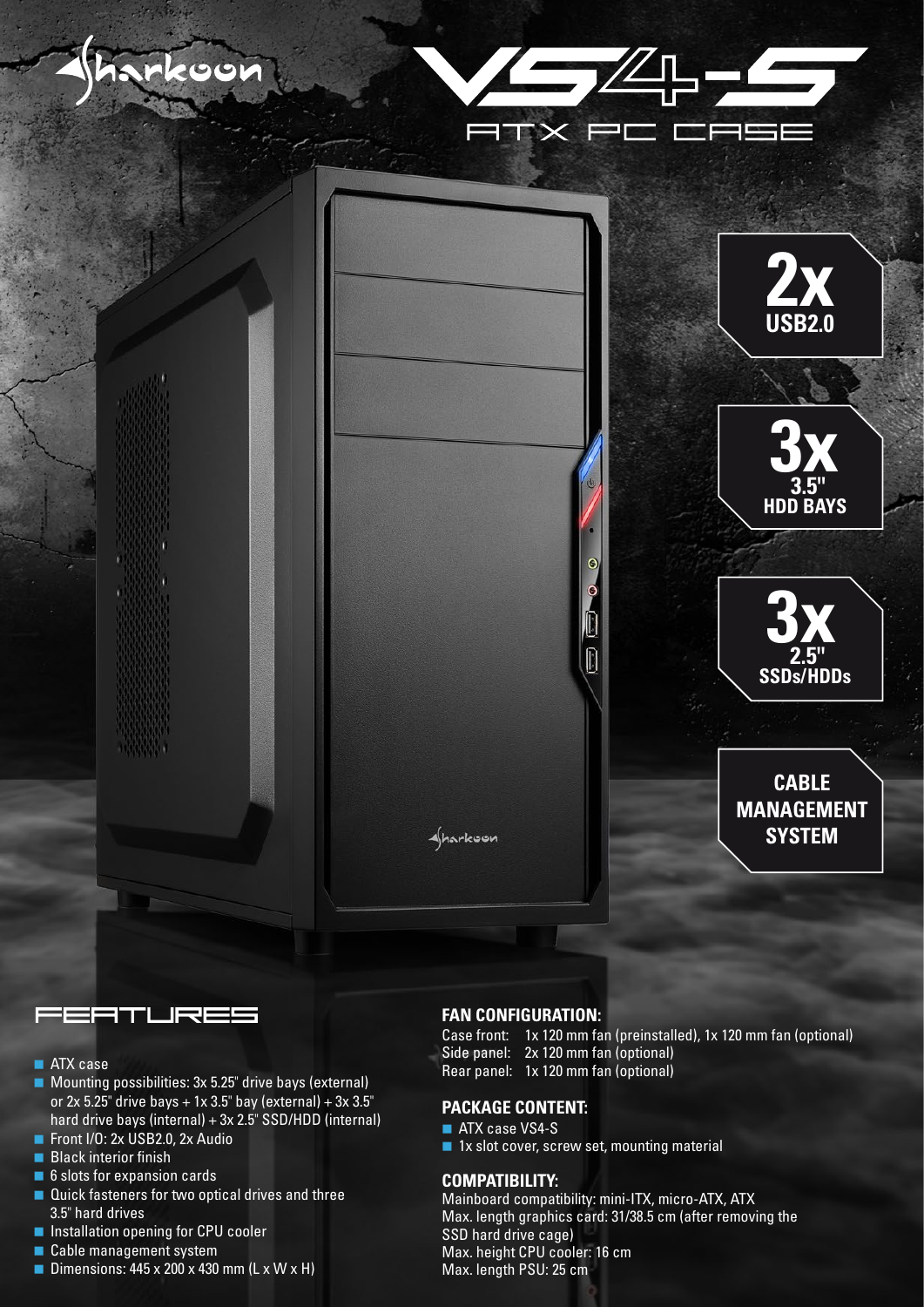# **TOP FEATURES**



Bottom dust filter hand Cable management has been been and HDD and 120 mm front fan Cable management system

mounting